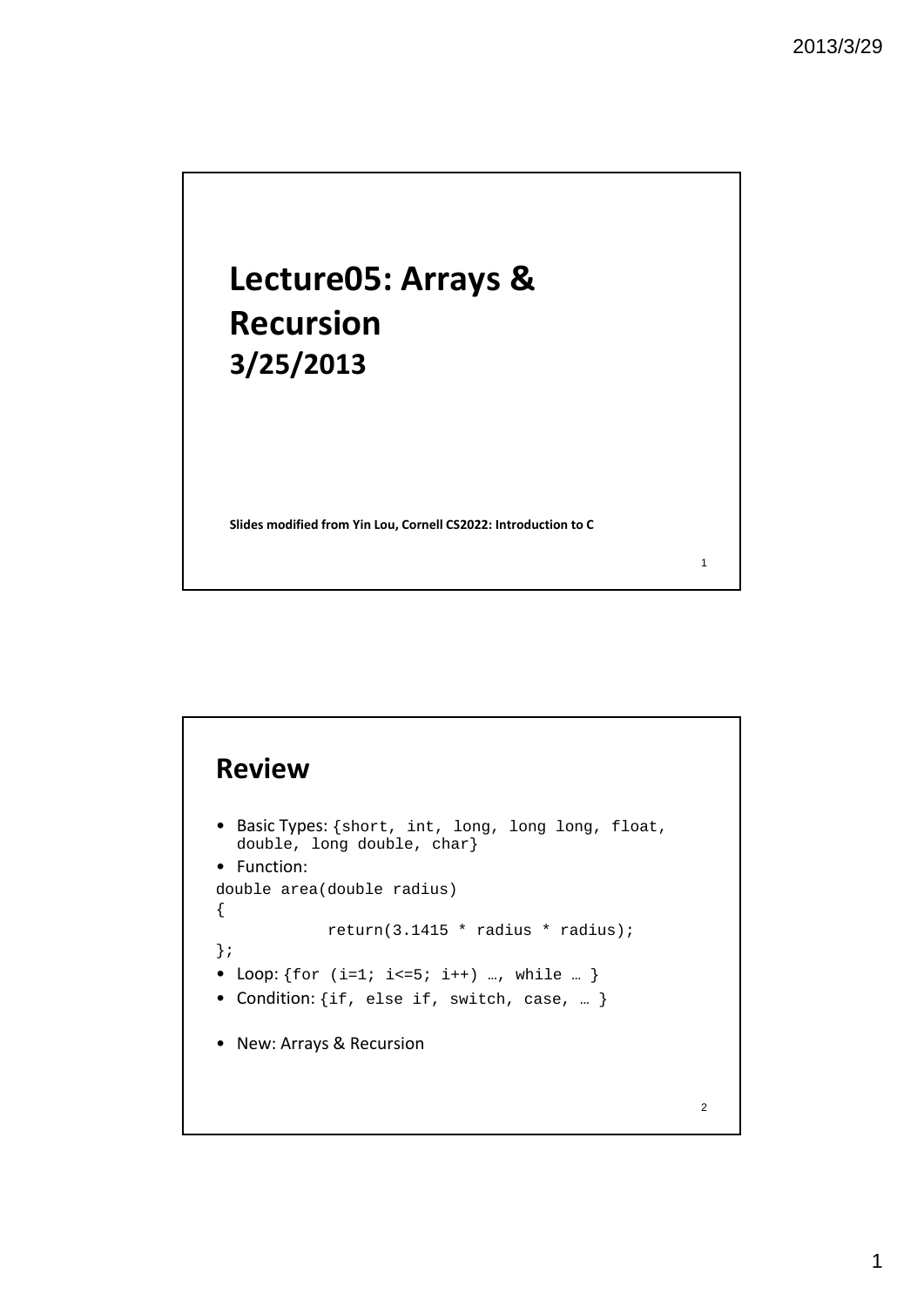

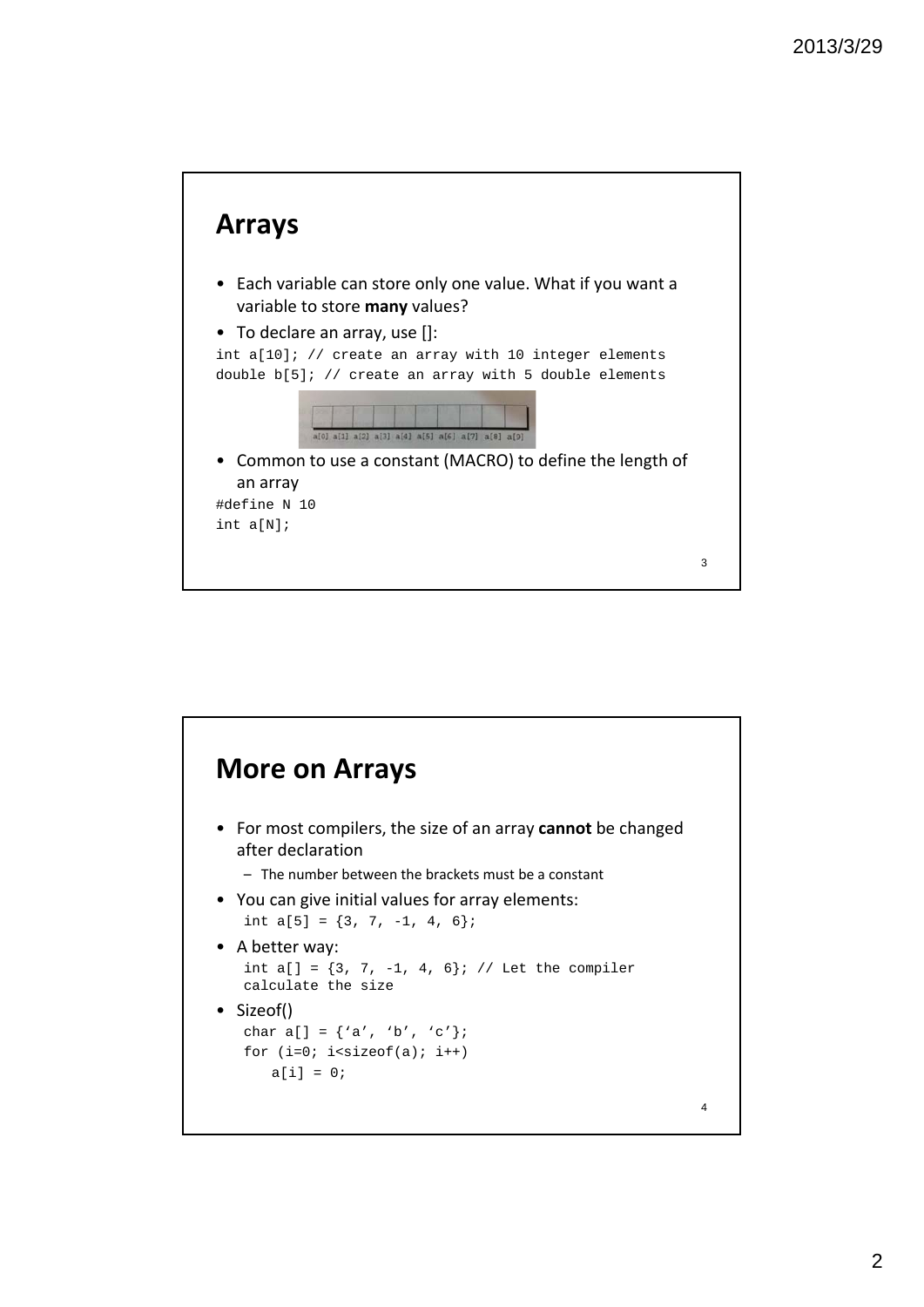5

#### **Access Array elements**

• Array indices in C are zero-based, e.g. a[0], a[1], ..., a[4]

```
void main()
{
      int a[] = \{3, 7, -1, 4, 6\};
      int i;
      double average = 0;
      // compute the average of values in an array
      for (i = 0; i < 5; ++i){
             average += a[i];
      }
      average /= 5; // average = average / 5;
      printf("Average = .2f\n", average);
}
```
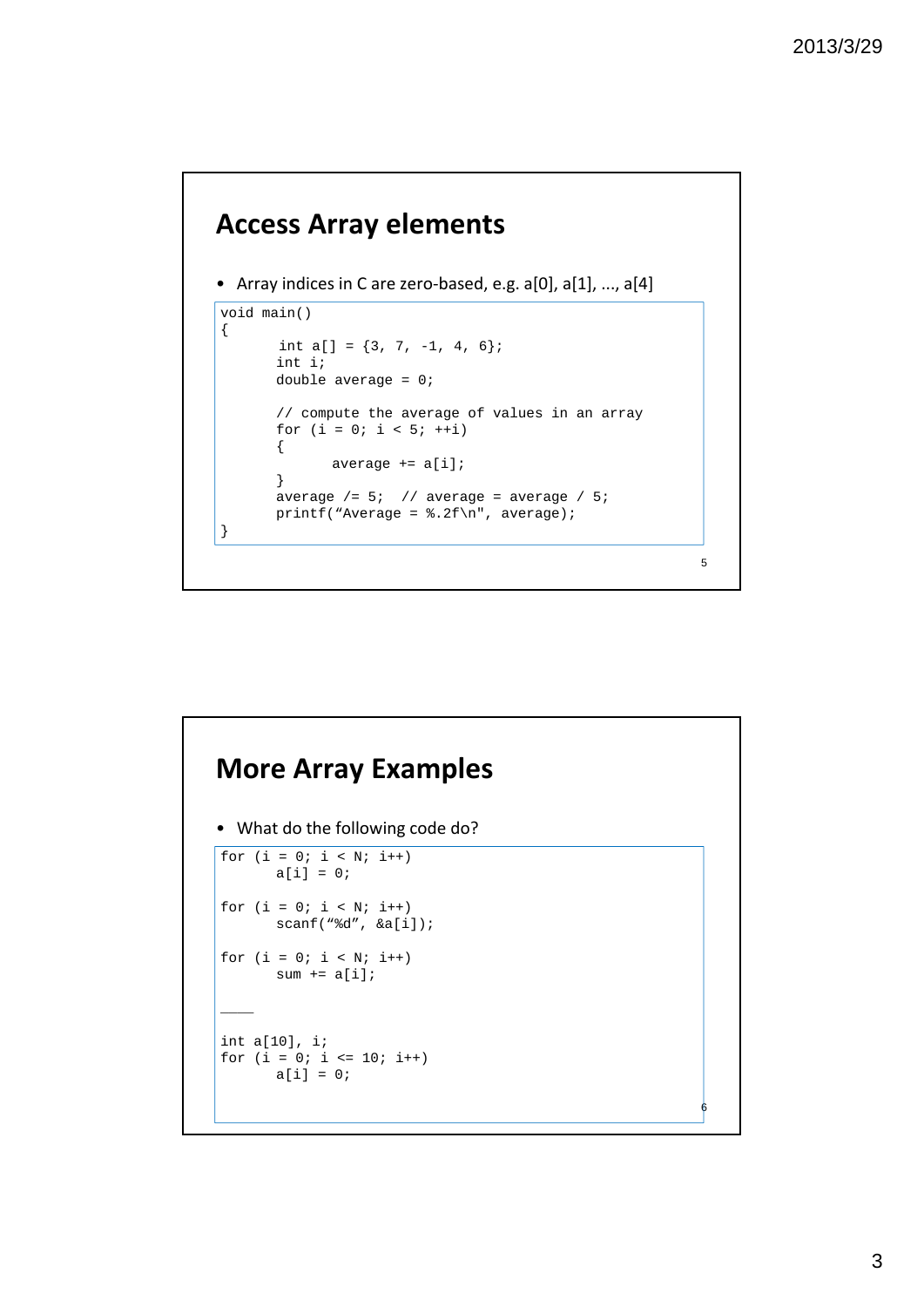## **In‐Class Exercise 5‐1**

Write a program that asks the user to enter 5 integers (store these 5 integers in an array), then writes the numbers in reverse order:

```
Enter 5 integers: 34 82 49 102 7
In reverse order: 7 102 49 82 34
```
7

8

# **Multidimensional Arrays**

```
/* m[0][0] = 1; m[0][1] = 1; m[0][2] = 1;* m[1][0] = 0; m[1][1] = 0; m[1][2] = 0;
 */
int m[2][3] = \{1, 1, 1, 0, 0, 0\};int m[2][3] = {1, 1, 1}, {0, 0, 0}m[2][1] = 0;
```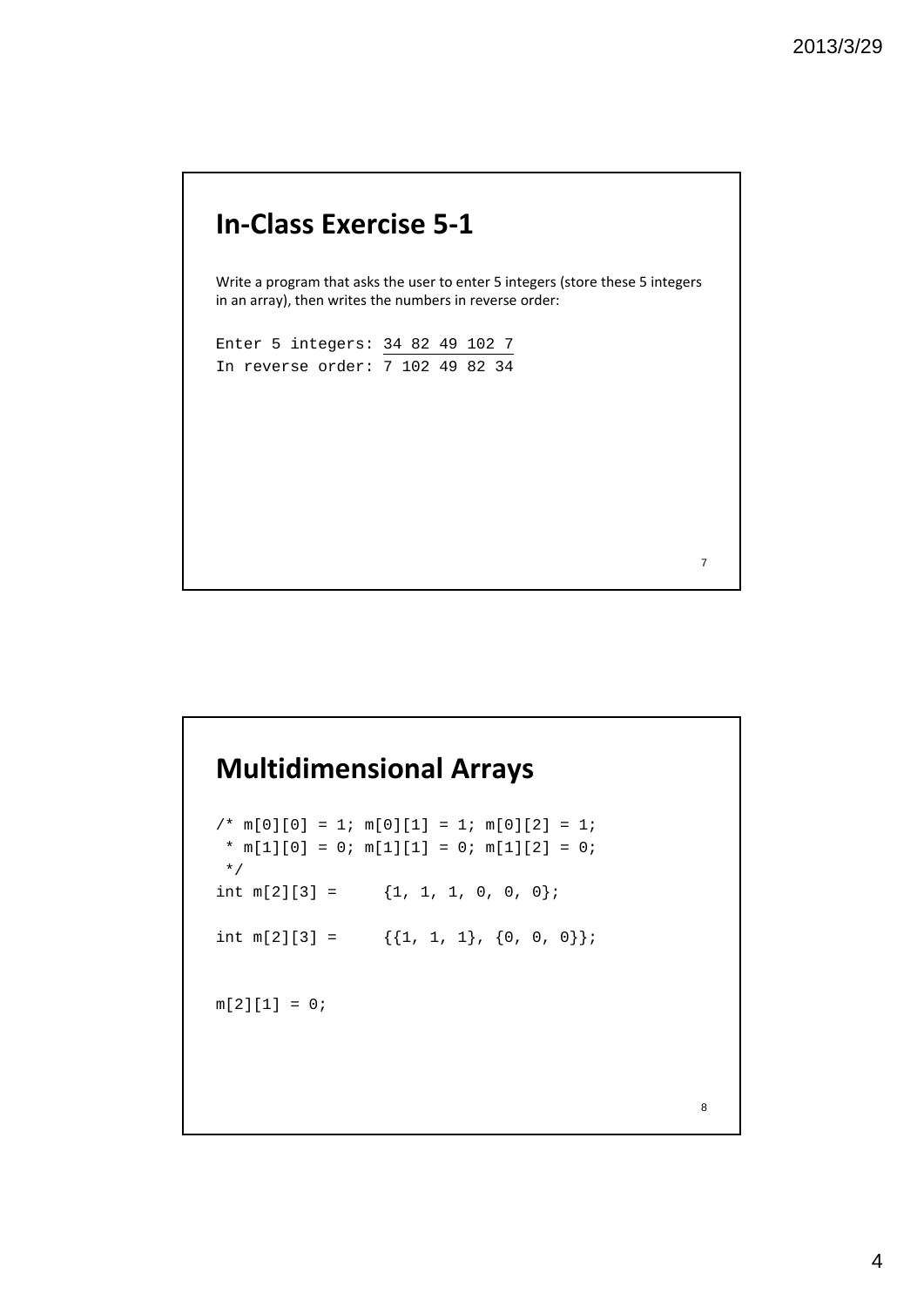

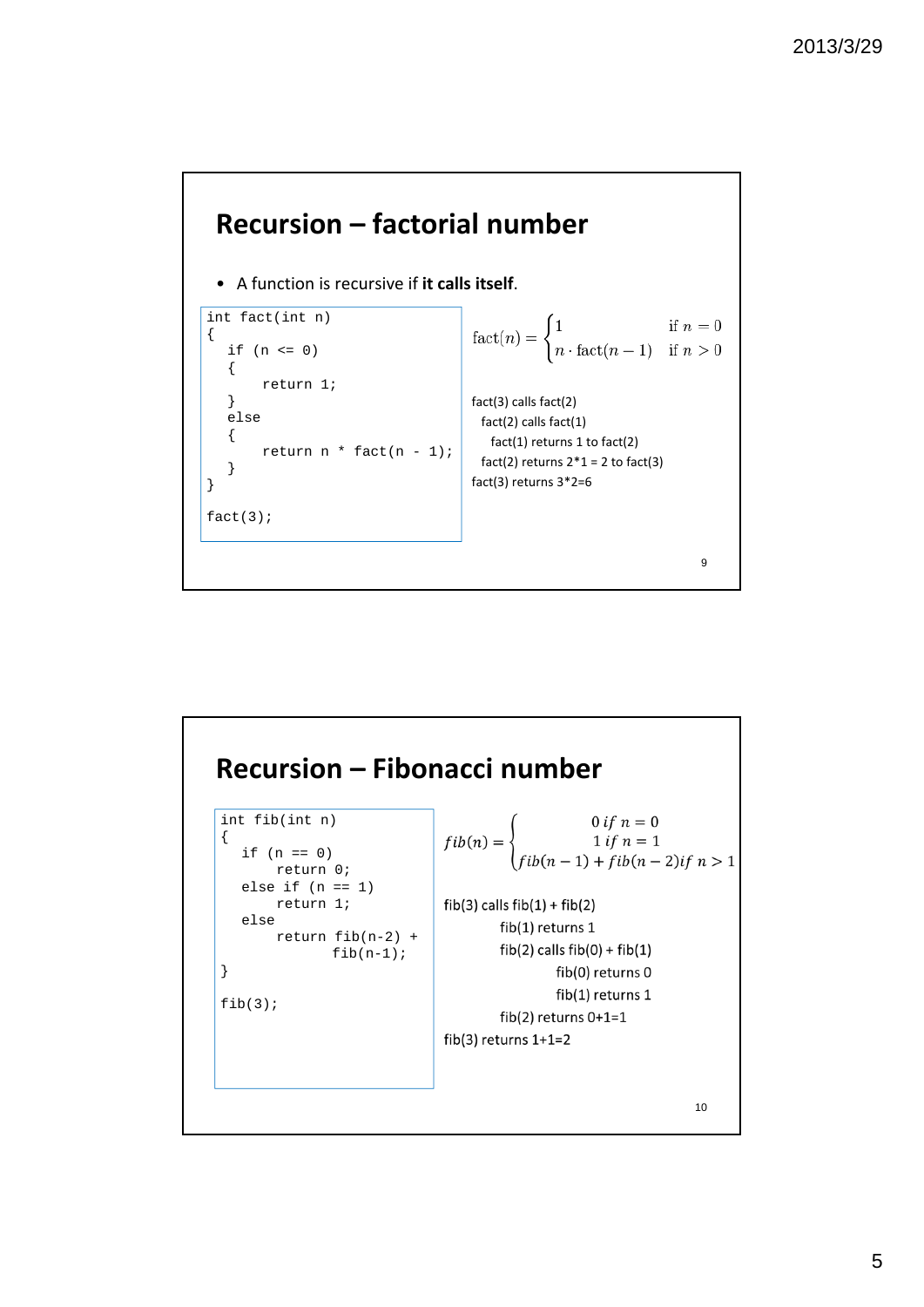11

# **In‐Class Exercise 5‐2**

Can you think about other recursive examples?

Write a recursive function to calculate the sum of integers  $\sum_{i=1}^{n} i$  starting from 1 to n.

```
Enter an integer> 515
Enter an integer> 2
\mathcal{S}
```
**Why Recursion?** • It comes naturally with a common CS problem solving approach called **Divide‐and‐Conquer**. – What is divide‐and‐conquer? – Divide a large (complex) problem into small (simple) subproblems ; then solve the subproblems. • Classical example: sorting 12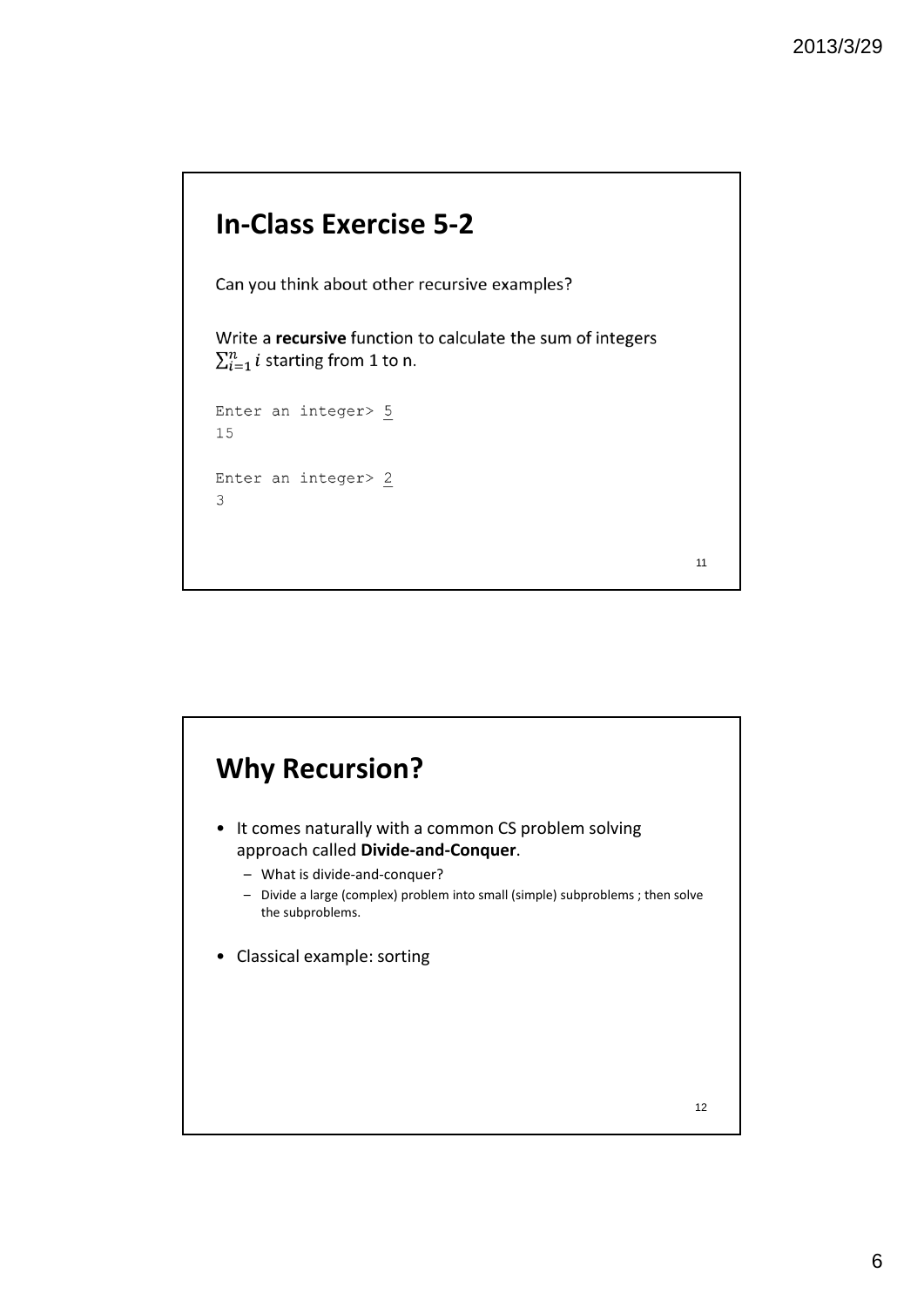## **Sorting algorithm**

• Enter 10 numbers into an array. Sort the array in an increasing order and print the array.

```
Enter 6 numbers to be sorted: 8 5 7 1 9 3
In sorted order: 1 3 5 7 8 9
```
- How to solve this problem?
- How to solve this problem using recursion?



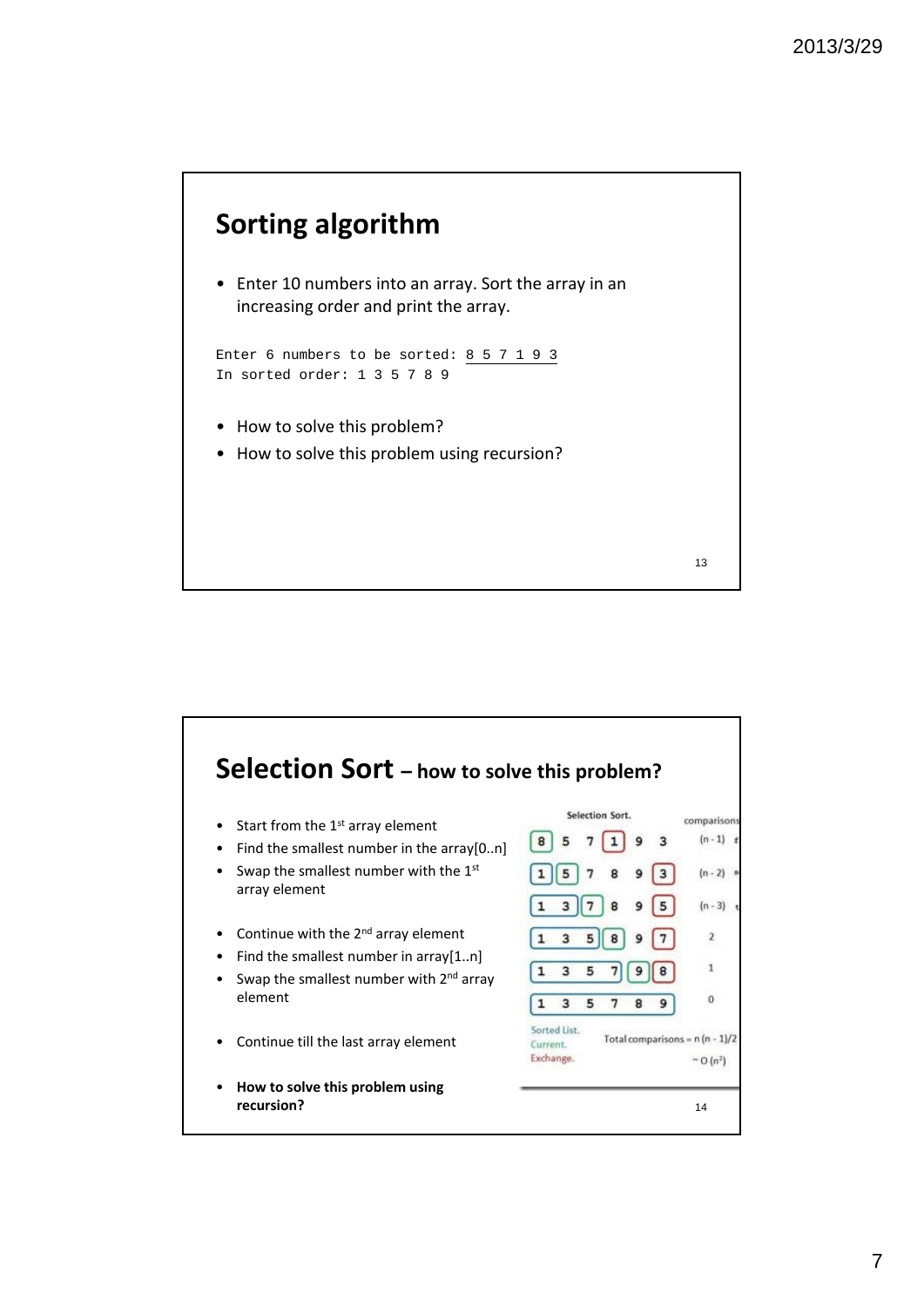